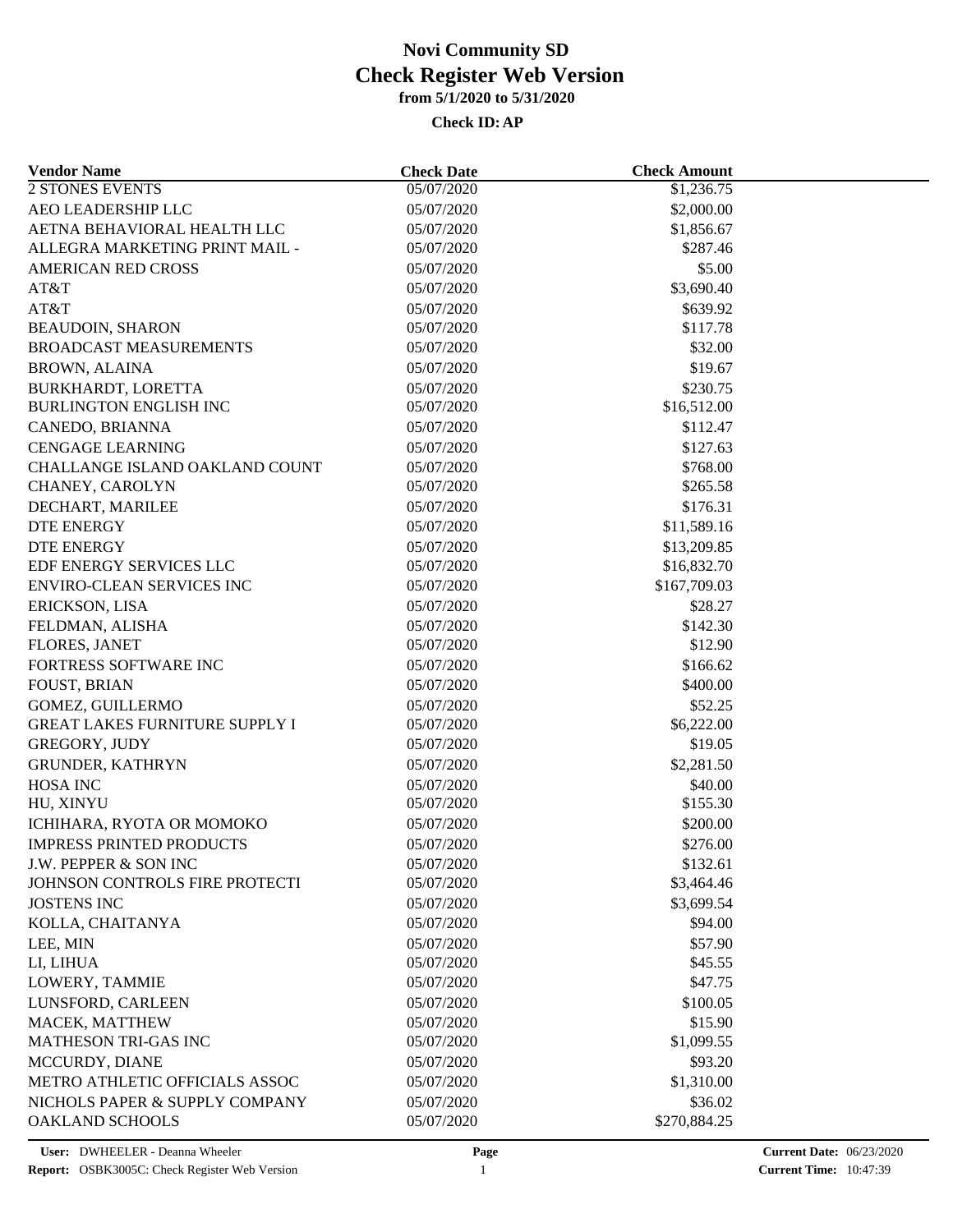| <b>Vendor Name</b>                | <b>Check Date</b> | <b>Check Amount</b> |  |
|-----------------------------------|-------------------|---------------------|--|
| OBSERVER & ECCENTRIC/MICHIGAN.    | 05/07/2020        | \$589.50            |  |
| <b>PEARSON</b>                    | 05/07/2020        | \$107.25            |  |
| PEDIATRIC HEALTH CONSULTANTS I    | 05/07/2020        | \$25,695.59         |  |
| PLANTE & MORAN CRESA LLC          | 05/07/2020        | \$35,134.20         |  |
| POHLONSKI, EMILY                  | 05/07/2020        | \$55.54             |  |
| PRINTNOLOGY INC                   | 05/07/2020        | \$3,099.96          |  |
| <b>PROMOZING</b>                  | 05/07/2020        | \$1,848.00          |  |
| PROTECTION ONE ALARM MONITORIN    | 05/07/2020        | \$53.50             |  |
| <b>PURVIS &amp; FOSTER</b>        | 05/07/2020        | \$3,950.00          |  |
| ROBERTS, BONNIE                   | 05/07/2020        | \$43.50             |  |
| ROSEN, NORIKO                     | 05/07/2020        | \$16.92             |  |
| ROTARY CLUB OF NOVI MICHIGAN      | 05/07/2020        | \$65.00             |  |
| <b>SAMUELS, EMILY</b>             | 05/07/2020        | \$901.15            |  |
| SAYYAE, HEATHER                   | 05/07/2020        | \$41.50             |  |
| SEDEWITZ, JAYNE                   | 05/07/2020        | \$198.75            |  |
| SHAFER, RACHELLE                  | 05/07/2020        | \$30.00             |  |
| <b>SME</b>                        | 05/07/2020        | \$21,000.00         |  |
| SMITH, ROBERT                     | 05/07/2020        | \$38.59             |  |
| SMOTT, NICK                       | 05/07/2020        | \$1,169.75          |  |
| SORENSEN, MARY                    | 05/07/2020        | \$13.48             |  |
| STEELE, MICHELLE OR JEFFREY       | 05/07/2020        | \$23.70             |  |
| THEOPHELIS, ANASTASIA             | 05/07/2020        | \$240.48            |  |
| THRUN LAW FIRM P.C.               | 05/07/2020        | \$13,308.50         |  |
| URICK, SHARON                     | 05/07/2020        | \$465.00            |  |
| <b>VARSITY SPIRIT FASHIONS</b>    | 05/07/2020        | \$1,814.40          |  |
| <b>WAGEWORKS INC</b>              | 05/07/2020        | \$848.00            |  |
| WALKER, KATIE                     | 05/07/2020        | \$50.00             |  |
| WALSWORTH PUBLISHING COMPANY      | 05/07/2020        | \$552.25            |  |
| WANDEL, COLLEEN                   | 05/07/2020        | \$198.90            |  |
| WEB BENEFITS DESIGN CORPORATIO    | 05/07/2020        | \$3,670.05          |  |
| WELLOCK, TRISHA                   | 05/07/2020        | \$13.98             |  |
| WENG, MIN                         | 05/07/2020        | \$133.08            |  |
| WESTRA, LINDSEY                   | 05/07/2020        | \$362.72            |  |
| WORDEN, REBECCA                   | 05/07/2020        | \$39.75             |  |
| WUNDERLICH, MAGGIE                | 05/07/2020        | \$22.50             |  |
| YOSHIDA, OSAMU                    | 05/07/2020        | \$150.00            |  |
| ZIFENG NIE OR JULIE LI            | 05/07/2020        | \$72.20             |  |
|                                   |                   |                     |  |
| ZIMMERMAN, BARBARA                | 05/07/2020        | \$334.04            |  |
| <b>MEFSA</b>                      | 05/08/2020        | \$127.35            |  |
| MICHAEL R STILLMAN (P42765)       | 05/08/2020        | \$224.20            |  |
| <b>MISDU</b>                      | 05/08/2020        | \$1,810.50          |  |
| UNITED STATES TREASURY            | 05/08/2020        | \$62.00             |  |
| ADN ADMINISTRATORS INC            | 05/21/2020        | \$3,819.80          |  |
| AT&T                              | 05/21/2020        | \$1,873.10          |  |
| CARINO, LAURA                     | 05/21/2020        | \$390.00            |  |
| <b>CHARTWELLS DINING SERVICES</b> | 05/21/2020        | \$153,844.78        |  |
| CHO, MI                           | 05/21/2020        | \$100.00            |  |
| <b>CINTAS CORPORATION #31</b>     | 05/21/2020        | \$66.81             |  |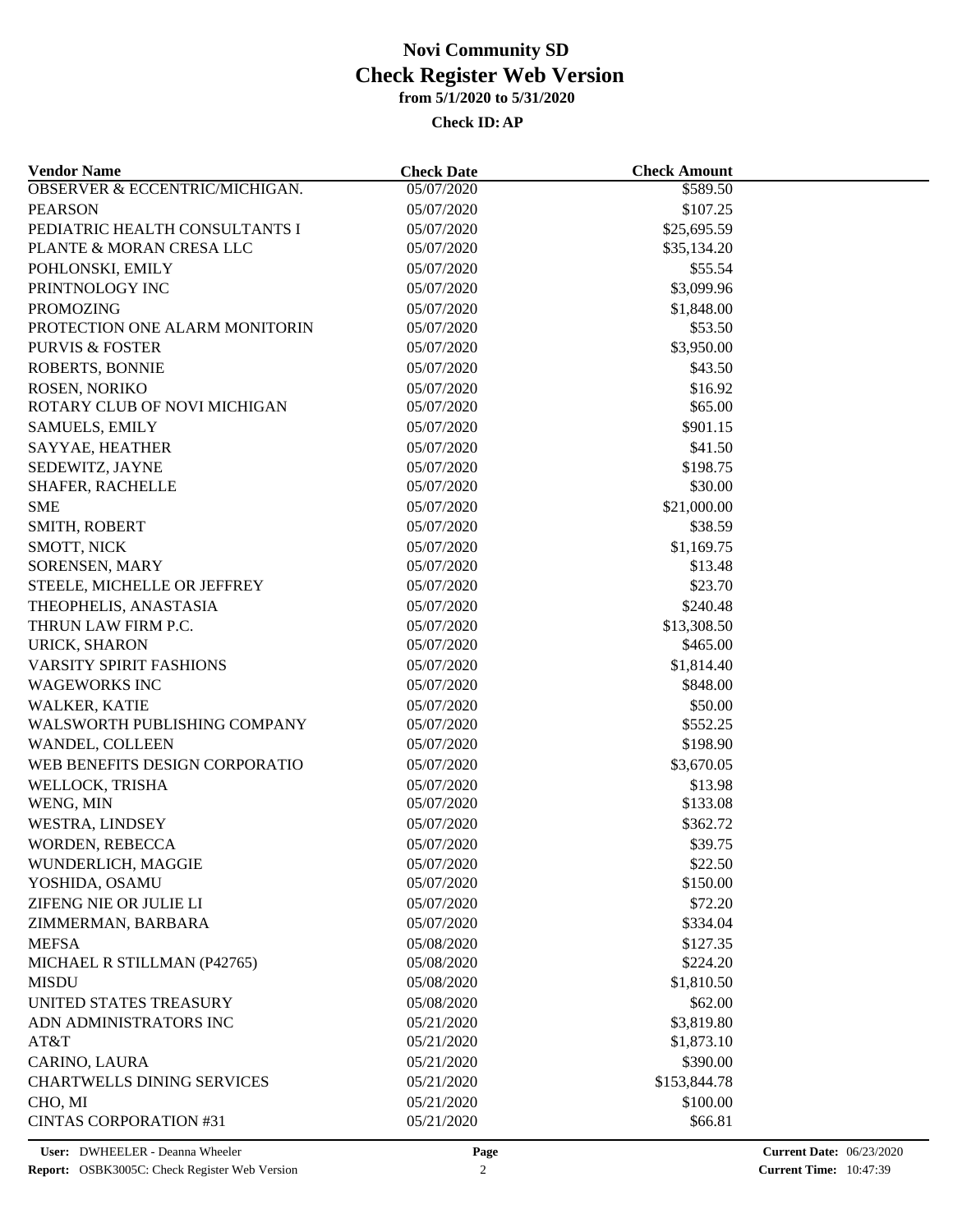| <b>Vendor Name</b>                    | <b>Check Date</b> | <b>Check Amount</b>     |  |
|---------------------------------------|-------------------|-------------------------|--|
| <b>CITY OF NOVI TREASURER'S OFFIC</b> | 05/21/2020        | \$103,511.00            |  |
| DATA MANAGEMENT INC.                  | 05/21/2020        | \$112.50                |  |
| DELTACOM INC                          | 05/21/2020        | \$108.00                |  |
| DIGITAL AGE TECHNOLOGIES INC          | 05/21/2020        | \$1,496.50              |  |
| <b>DIGITAL SIGNUP</b>                 | 05/21/2020        | \$328.80                |  |
| <b>ECA SCIENCE KIT SERVICES</b>       | 05/21/2020        | \$391.34                |  |
| ERICKSON, LISA                        | 05/21/2020        | \$125.52                |  |
| FARRIS, CATHERINE M.                  | 05/21/2020        | \$154.00                |  |
| <b>FLEETPRIDE INC</b>                 | 05/21/2020        | \$16.20                 |  |
| FUKUDA, MITSUVO OR MASAVUKI           | 05/21/2020        | \$48.50                 |  |
| GFL ENVIRONMENTAL USA INC.            | 05/21/2020        | \$16.50                 |  |
| H & H ENTERPRISES INC                 | 05/21/2020        | \$4,360.00              |  |
| HOLLMAN, WENDY                        | 05/21/2020        | \$175.00                |  |
| HUNTINGTON NATIONAL BANK              | 05/21/2020        | \$1,000.00              |  |
| JACOB GRAYBEAL OR LAURA YEE YE        | 05/21/2020        | \$177.20                |  |
| KALLUR, VINEETH                       | 05/21/2020        | \$267.34                |  |
| KING, MARIANNE                        | 05/21/2020        | \$36.89                 |  |
| KOENIG, BERNADETTE                    | 05/21/2020        | \$25.00                 |  |
| <b>LIMAGES</b>                        | 05/21/2020        | \$3,043.19              |  |
| LIFE INSURANCE COMPANY OF NORT        | 05/21/2020        | \$22,223.18             |  |
| LOKESH OR ALPA SETTI                  | 05/21/2020        | \$247.50                |  |
| MALBELL GREENHOUSE CONSTRUCTIO        | 05/21/2020        | \$435.00                |  |
| MASON, DONALD J.                      | 05/21/2020        | \$1,800.00              |  |
| MCALEER, NICOLE                       | 05/21/2020        | \$214.38                |  |
| MCCARTHY & SMITH INC                  | 05/21/2020        | \$4,126.58              |  |
| MENON, MANOJ                          | 05/21/2020        | \$1,801.47              |  |
|                                       |                   |                         |  |
| MESSA (MICHIGAN EDUCATION SPEC        | 05/21/2020        | \$606,223.11<br>\$17.00 |  |
| MINNICK, JILL                         | 05/21/2020        |                         |  |
| MOLLOY, DAVID                         | 05/21/2020        | \$175.00                |  |
| O'CONNOR, THOMAS                      | 05/21/2020        | \$92.77                 |  |
| <b>OAKLAND SCHOOLS</b>                | 05/21/2020        | \$2,142.00              |  |
| <b>OAKLAND SCHOOLS</b>                | 05/21/2020        | \$408.56                |  |
| PALICHA, KETAN                        | 05/21/2020        | \$208.10                |  |
| PLANTE & MORAN CRESA LLC              | 05/21/2020        | \$34,983.56             |  |
| PLYMOUTH PT SPECIALISTS               | 05/21/2020        | \$4,650.55              |  |
| PRINTNOLOGY INC                       | 05/21/2020        | \$55.00                 |  |
| RAMOS, JAZMIN                         | 05/21/2020        | \$59.50                 |  |
| REGOLI, D. MAI THI                    | 05/21/2020        | \$124.76                |  |
| SAVARALA, DARMENDRA                   | 05/21/2020        | \$1,516.85              |  |
| <b>SECURITY DESIGNS</b>               | 05/21/2020        | \$175.00                |  |
| SEVERYN, JOSEPH                       | 05/21/2020        | \$60.00                 |  |
| SHIMSHOCK, MARGARETTE OR JOEL         | 05/21/2020        | \$34.75                 |  |
| SINHA, PANKAJ                         | 05/21/2020        | \$1,082.82              |  |
| SMITH, NYREE                          | 05/21/2020        | \$21.75                 |  |
| SOUTH LYON COMMUNITY SCHOOLS          | 05/21/2020        | \$1,983.01              |  |
| STROMAN, ANNETTE                      | 05/21/2020        | \$64.60                 |  |
| TAYLOR, ADRIANA                       | 05/21/2020        | \$100.00                |  |
| TRUAX, JIM                            | 05/21/2020        | \$30.50                 |  |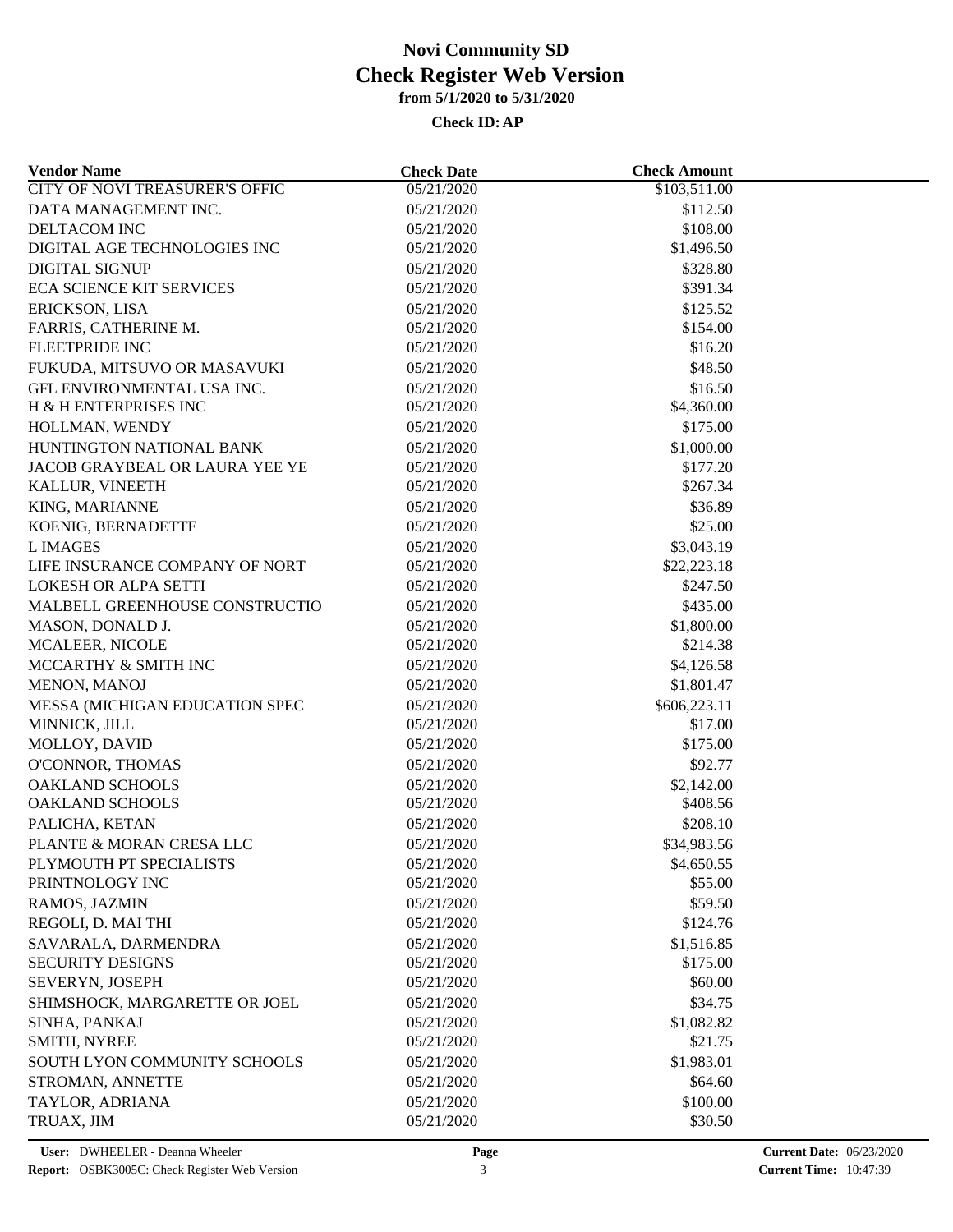| <b>Vendor Name</b>               | <b>Check Date</b> | <b>Check Amount</b>   |                |
|----------------------------------|-------------------|-----------------------|----------------|
| WANG, YUNXIAN OR JINGTING        | 05/21/2020        | \$46.75               |                |
| WOLFF, MARGARET                  | 05/21/2020        | \$17.75               |                |
| XIONG, BRYAN                     | 05/21/2020        | \$77.09               |                |
| <b>MISDU</b>                     | 05/22/2020        | \$1,810.50            |                |
| UNITED STATES TREASURY           | 05/22/2020        | \$62.00               |                |
| ABRAHAM, JACQUELINE              | 05/28/2020        | \$227.91              |                |
| AT&T                             | 05/28/2020        | \$2,870.59            |                |
| AT&T                             | 05/28/2020        | \$639.92              |                |
| <b>AT&amp;T MOBILITY</b>         | 05/28/2020        | \$1,336.38            |                |
| <b>BARTASIUS, BRIDGET</b>        | 05/28/2020        | \$69.75               |                |
| <b>BAYER, JENNIFER</b>           | 05/28/2020        | \$49.85               |                |
| CAROZZA, JILL                    | 05/28/2020        | \$209.96              |                |
|                                  |                   |                       |                |
| CARTER, NICOLE                   | 05/28/2020        | \$435.79              |                |
| CHIU, AMY                        | 05/28/2020        | \$32.50               |                |
| <b>CINTAS CORPORATION #31</b>    | 05/28/2020        | \$161.71              |                |
| <b>CONSUMERS ENERGY</b>          | 05/28/2020        | \$10,235.65           |                |
| DASCHKE, CHRISTINE               | 05/28/2020        | \$58.65               |                |
| DONOVAN, KATHRYN                 | 05/28/2020        | \$74.51               |                |
| DURAISWAMY, VIDYA                | 05/28/2020        | \$75.00               |                |
| DWYER, JEFF                      | 05/28/2020        | \$28.00               |                |
| FENCHEL, LISA                    | 05/28/2020        | \$15.60               |                |
| FILLIPPS, SHARON                 | 05/28/2020        | \$243.18              |                |
| GAUTHIER, CATHY OR ALYSSA        | 05/28/2020        | \$13.00               |                |
| HALBOTH, ERIKA                   | 05/28/2020        | \$73.75               |                |
| HP INC                           | 05/28/2020        | \$86.51               |                |
| <b>INTERIOR ENVIRONMENTS LLC</b> | 05/28/2020        | \$1,921.84            |                |
| ITO, HIROKO                      | 05/28/2020        | \$19.75               |                |
| <b>J.W. PEPPER &amp; SON INC</b> | 05/28/2020        | \$806.31              |                |
| KOTYK, MIKE                      | 05/28/2020        | \$69.75               |                |
| KUMON, RONALD                    | 05/28/2020        | \$602.05              |                |
| LEE, EUNHEE                      | 05/28/2020        | \$63.60               |                |
| <b>MARSHALL MUSIC</b>            | 05/28/2020        | \$1,092.13            |                |
| MAYORAS, YUN                     | 05/28/2020        | \$23.75               |                |
| MOLLOY, DAVID                    | 05/28/2020        | \$24.90               |                |
| NOWICKI, MATTHEW                 | 05/28/2020        | \$20.00               |                |
| PISIPATI, VENKAT                 | 05/28/2020        | \$1,846.15            |                |
| POHLONSKI, EMILY                 | 05/28/2020        | \$70.00               |                |
| PRESIDIO NETWORKED SOLUTIONS L   | 05/28/2020        | \$597.83              |                |
| PULIYADI, SRIPRIYA OR SAHADEVA   | 05/28/2020        | \$165.55              |                |
| REASON, DANIEL                   | 05/28/2020        | \$130.00              |                |
| SIRISINAHAL, NAMBUDRI            | 05/28/2020        | \$25.87               |                |
| ST. PATRICK CATHOLIC PARISH      | 05/28/2020        | \$14,208.00           |                |
| STARK, KEN                       | 05/28/2020        | \$93.85               |                |
| TW SHIRTS                        | 05/28/2020        | \$449.00              |                |
| <b>WAGEWORKS INC</b>             | 05/28/2020        | \$852.24              |                |
|                                  |                   |                       |                |
| WANGBERG, LISA                   | 05/28/2020        | \$55.50               |                |
|                                  |                   | <b>Issued:</b>        | \$1,649,707.52 |
| <b>AP Checks Processed:</b>      | <b>190</b>        | <b>AP Bank Total:</b> | \$1,649,707.52 |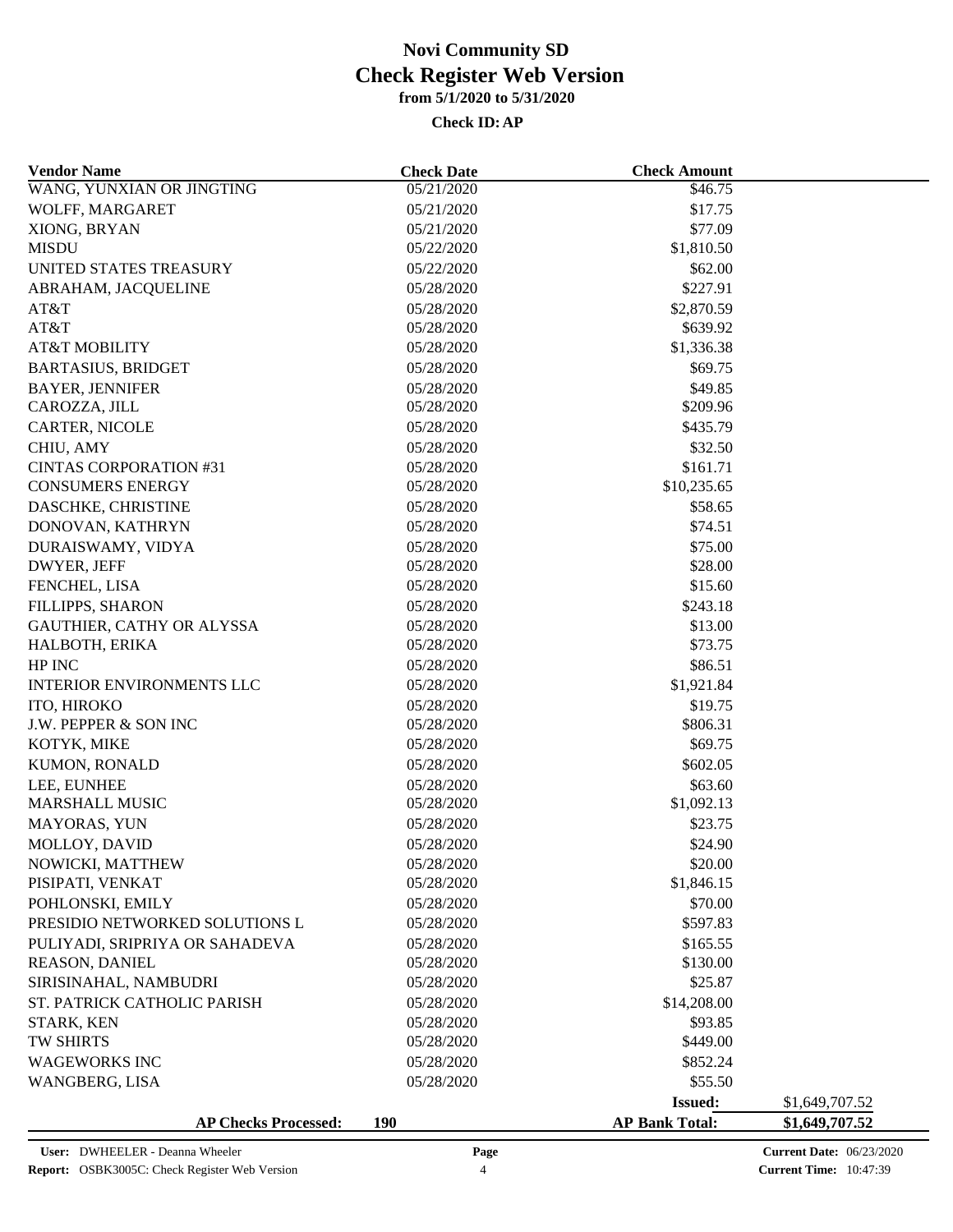**Check ID:AP**

**Vendor Name Check Date Check Date Check Amount Check Date Total Checks Processed: 190 Grand Total: \$1,649,707.52**